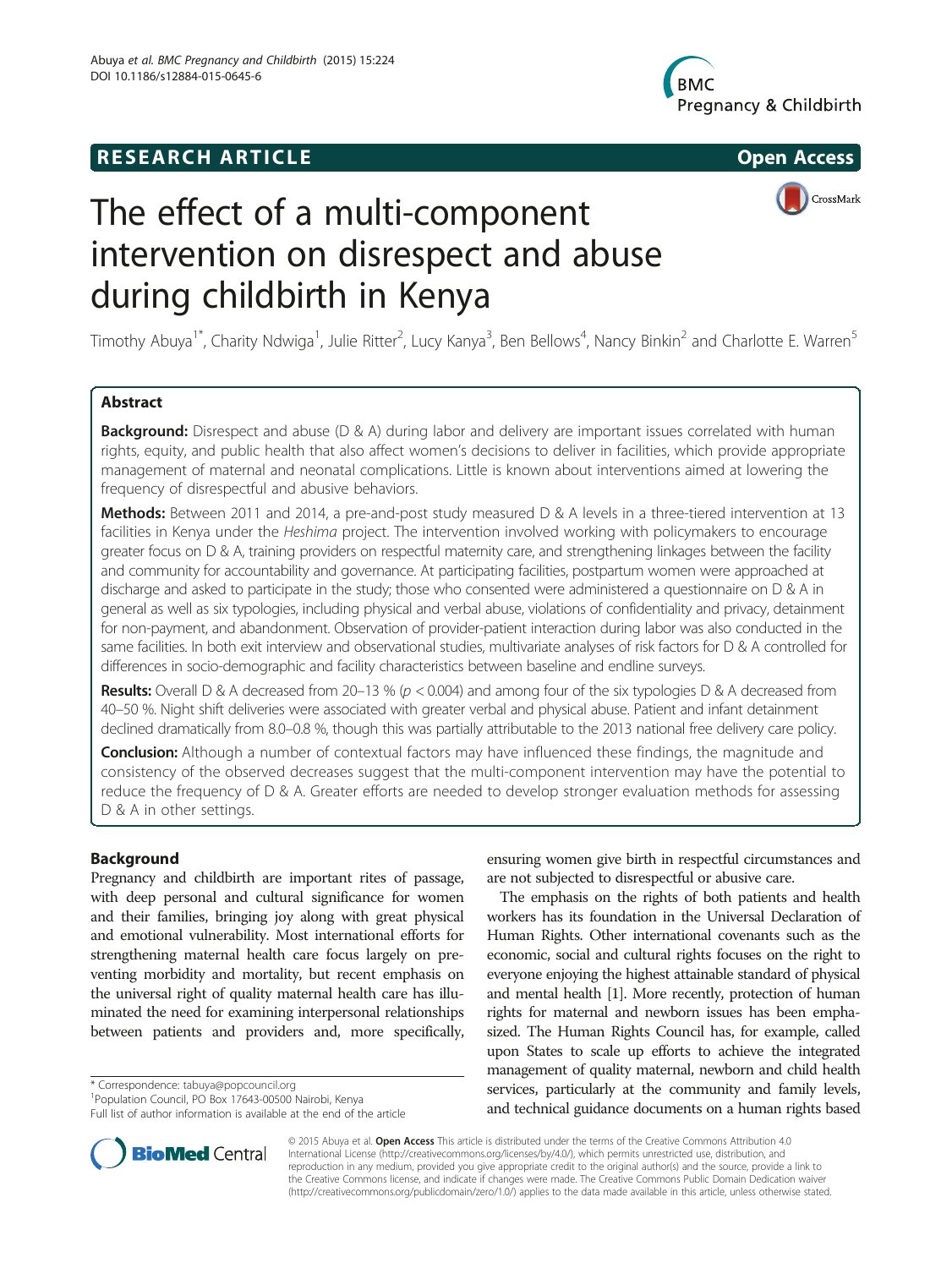approach to reduce maternal morbidity and mortality [[2](#page-13-0)] and mortality and morbidity of children under 5 years of age [\[3\]](#page-13-0) have been published. Such an approach can help improve quality care at birth both for the mother and the newborn. Treating women with dignity and respect is central to improvements of quality of care.

Not only is disrespect and abuse  $(D \& A)$  a human rights issue, but it has been recognized as an equity issue, as well as a public health concern, with recent attempts to better define it [\[4](#page-13-0)] as well as describing and measuring its occurrence [[5](#page-13-0), [6\]](#page-13-0). Studies from Tanzania and Kenya have demonstrated that D & A is a common phenomenon; in these studies, its frequency among health facility maternity clients ranged from 20–28 %, depending on study and interview locations [\[6](#page-13-0), [7](#page-13-0)]. These high rates of D & A, along with its contributions to continued home deliveries with no skilled attendance [\[5](#page-13-0), [8](#page-13-0)–[11](#page-13-0)]; provoke questions about what interventions can decrease it.

Although facility-based experiences of D & A during childbirth can be viewed as a quality of care issue, examining D & A through a quality of care lens alone will likely neglect potential interventions beyond clinical processes and structural features. Reducing D & A requires much broader societal contribution, at both policy and community levels. Using both a human rights lens and a quality of care lens to examine and implement interventions is likely to improve provider attitudes and ensure that both patient and provider rights are respected.

In 2011, the Heshima project in Kenya launched complementary interventions at community-level, facilitylevel, and policy-level. In addition, the Heshima project undertook quantitative and qualitative assessments to test associations between the implementation of D & A activities and trends in quality of care at intervention facilities. In this paper, we present the quantitative findings of Heshima's impact on perceived and observed D & A behaviors among women delivering in participating facilities, building upon earlier work by the project published elsewhere [\[4](#page-13-0), [10](#page-13-0), [12](#page-13-0), [13\]](#page-13-0).

#### Description of the intervention and its context

In 2010, the year before Heshima's implementation, the Kenya Demographic and Health Survey (KDHS) reported Kenya's maternal mortality ratio at an estimated 488 deaths per 100,000 live births, with only 43 % of births occurring in health facilities in the previous five years [[14](#page-13-0)]. In Kenya at the time, there was growing policymaker awareness of the need to reduce maternal mortality [[15](#page-13-0), [16](#page-13-0)], along with front page newspaper stories exposing health facilities' detainments of infants and their mothers for unpaid hospital fees, which provoked national concern over the quality of services.

In response to these concerns, the Heshima project developed simultaneous policy, facility and community-level interventions to mitigate D & A. Initiated in June 2011 and completed in February 2014, the project was implemented in 13 facilities in Kisumu, Kiambu, Nyandarua and Uasin Gishu counties as well as in a slum in the outskirts of Nairobi. Heshima overlapped with a larger evaluation of the Kenya reproductive health voucher program and involved facilities accredited as maternal health voucher facilities (in Kisumu and Kiambu) as well as comparable facilities in counties (Nyandarua and Uasin Gishu) with no voucher programs [[17](#page-13-0)], in both rural and urban settings.

Heshima utilized an iterative process of learning-bydoing throughout its design, development and assessment, with the objective to identify low-cost and feasible policy, facility and community interventions. Details of the project design have been previously published [\[13](#page-13-0)]. Facility interventions, beginning in six facilities for 20 months, were refined and replicated in seven additional facilities beginning in November 2012, and continued for 14 months. The interventions were continuously reviewed through stakeholder consultations. Key intervention activities in facilities and communities are described in Table [1.](#page-2-0)

In brief, the process entailed an interactive three-tiered set of interventions at policy, facility and community levels. At the policy level, continuous policy dialogue took place in technical meetings with government, civil society and professional knowledge networks served as a way to build rapport and ownership as well as compelling critical actors to reflect on  $D \& A$  as a key component of quality of maternity care. At the facility level, the core intervention elements included the orientation and training on respectful maternity care for providers and managers. The orientation aimed to improve providers' attitudes and their working environment and to strengthen linkages between the facility and community for accountability and governance. At the community level, the core Heshima interventions included training on respectful maternity care issues, community dialogue, and counselling. In addition, it included a mechanism whereby reported cases of D & A would be examined by a mutually agreed-upon mediator who facilitated a resolution between the woman reporting the D & A and the facility providers and management.

During the implementation period, several contextual influences were critical to the intervention outcomes. For example, ongoing devolution of Kenya's health services, which began in June 2013, created new organizational structures and processes that led to significant structural changes in human resources for healthcare. A second major development was the mid-2013 mandate of free maternity service provision in all public health facilities. Two nursing strikes affected service delivery as well and slowed implementation in study facilities, with the first strike, of two months, beginning in December 2012, and the second beginning in December 2013 and lasting for three months.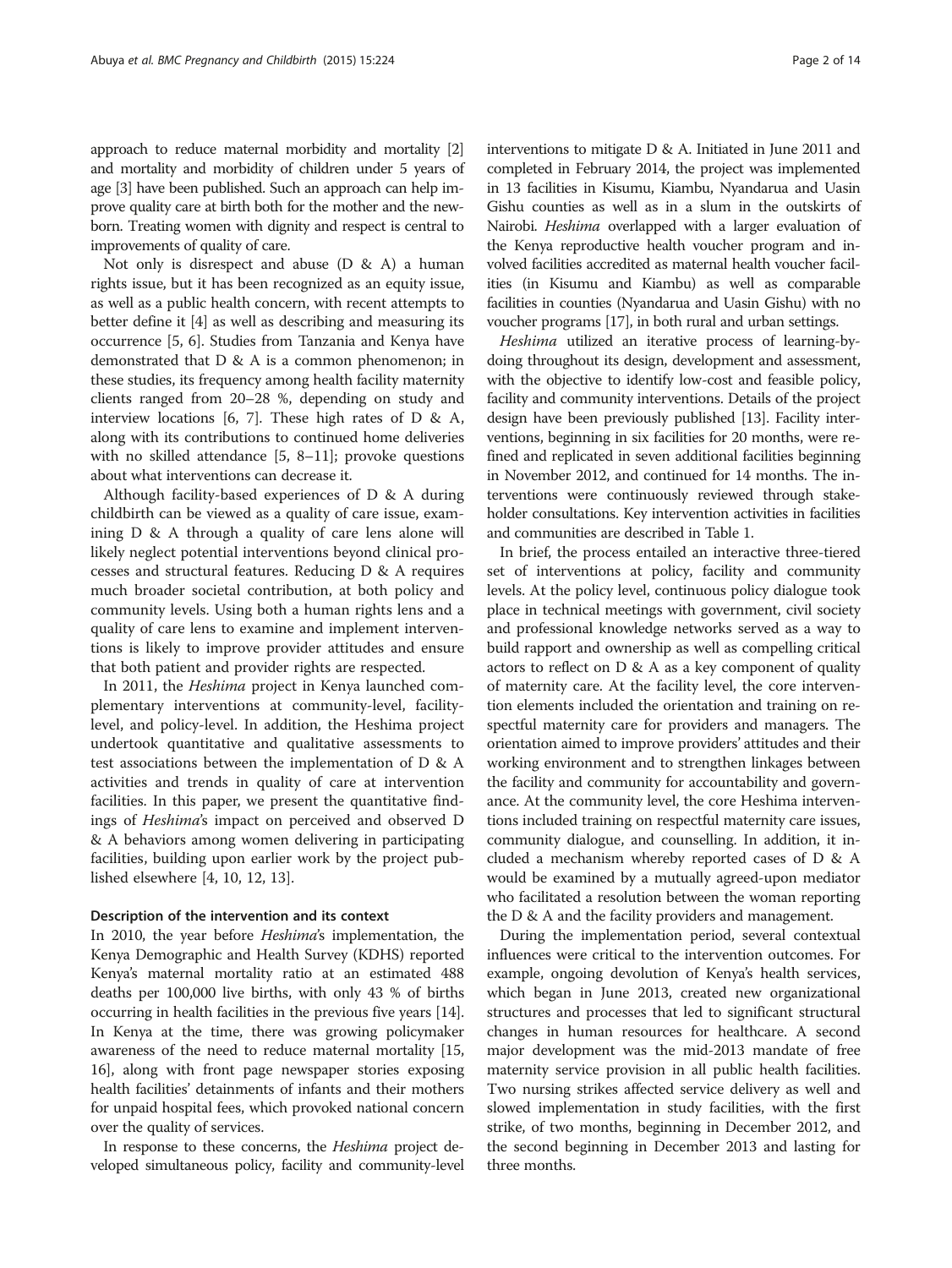<span id="page-2-0"></span>

|  |  |  |  |  |  |  |  | <b>Table 1</b> Key components of facility and community-level interventions |
|--|--|--|--|--|--|--|--|-----------------------------------------------------------------------------|
|--|--|--|--|--|--|--|--|-----------------------------------------------------------------------------|

| Intervention Activity                                                                                      | Implementation activities                                                                                                                                                                                                                                                                                                                                                                                                                                                                                                                                                                                                                                                                                                                                                        |
|------------------------------------------------------------------------------------------------------------|----------------------------------------------------------------------------------------------------------------------------------------------------------------------------------------------------------------------------------------------------------------------------------------------------------------------------------------------------------------------------------------------------------------------------------------------------------------------------------------------------------------------------------------------------------------------------------------------------------------------------------------------------------------------------------------------------------------------------------------------------------------------------------|
| Facility level                                                                                             |                                                                                                                                                                                                                                                                                                                                                                                                                                                                                                                                                                                                                                                                                                                                                                                  |
| Training in promoting respectful care including values<br>clarification and attitude transformation (VCAT) | Three day training on VCAT based on providers' and clients' rights and obligations.<br>Revision of professional ethics and practices. Each of the study facilities developed<br>action plans for institutionalization in maternity units.                                                                                                                                                                                                                                                                                                                                                                                                                                                                                                                                        |
| Quality Improvements teams (QITs)                                                                          | Strengthen facility quality improvement teams (e.g. health facility management<br>committees-HFMCs) for monitoring, addressing, and resolving D & A cases and<br>address infrastructure, drugs and commodity supply concerns. Additionally HFMCs<br>were trained on rights and obligations related to childbirth, develop D & A protocol<br>for reporting and monitoring, and encouraged community membership.                                                                                                                                                                                                                                                                                                                                                                   |
| Caring for Carers                                                                                          | Counseling for providers at the group and/or individual levels to support providers<br>with coping mechanisms to overcome experiences related to high workload, trauma or<br>critical incidents. Initially this was conducted by FIDA counselors (one counseling<br>session per site) while at the same time they would role model the sessions for trained<br>counselor with the facility or within reach of the county if the facility does not have<br>any. This site level counselor would then continue with counseling session in their<br>respective sites.                                                                                                                                                                                                               |
| D & A Monitoring                                                                                           | Providing mechanisms to report D & A such as customer service desks, suggestion<br>boxes and through consortium supervision visits by implementing team. Also the<br>county health teams and facility quality improvements conducted monitoring as part<br>of routine work.                                                                                                                                                                                                                                                                                                                                                                                                                                                                                                      |
| Mentorship                                                                                                 | On-the-job role-modeling for provider behavior change by identified champions<br>within the facility as part of routine continuous professional education.                                                                                                                                                                                                                                                                                                                                                                                                                                                                                                                                                                                                                       |
| Maternity Open Days                                                                                        | Trust-building with local communities during which men and women from the<br>community can visit the nearby facility and learn about procedures in the maternity<br>wards and interact with nurse-midwives.                                                                                                                                                                                                                                                                                                                                                                                                                                                                                                                                                                      |
| Community level                                                                                            |                                                                                                                                                                                                                                                                                                                                                                                                                                                                                                                                                                                                                                                                                                                                                                                  |
| Community workshops                                                                                        | Civic education of community rights to sexual and reproductive health including<br>maternal health care by community health (extension) workers (CHWs and CHEWs)<br>associated with a particular county area and facility conducted by the partners but by<br>led by Federation of women Lawyer-Kenya. Trainers (CHWs, CHEWs, opinion leaders,<br>civil and legal aids) conducted respectful care sensitization meetings for community<br>members (women, men and youth) with support of their respective county health<br>management teams. Deliberate effort was made to involve male in community<br>workshops as participants and facilitators as well through targeted meetings for men<br>'calling them to action' to demand respectful care for their wives and partners. |
| Mediation/alternative dispute resolution                                                                   | Training society leaders (e.g. CHWs, respected persons) on mediation skills, to act as<br>intermediaries between community members and the health facility to address D & A<br>issues. Mediators were selected by communities and facilities (on set criteria) and<br>trained by Federation of women Lawyer-Kenya                                                                                                                                                                                                                                                                                                                                                                                                                                                                |
| <b>Counseling Community Members</b>                                                                        | Counseling community members who have experienced D & A by Federation of<br>women Lawyer-Kenya and other professional counselors within the facilities. These<br>would be referral from CHWs or community legal aids.                                                                                                                                                                                                                                                                                                                                                                                                                                                                                                                                                            |

## Methods

#### Study design

Our study used a before-and-after design, without a comparison group, to measure the effect of interventions to reduce the prevalence of D & A during labor and delivery in 13 Kenyan health facilities. Baseline data were collected between September 2011 and February 2012, with endline data collected in January and February 2014. The study conducted two data collection exercises: exit interviews with women who had just delivered and observation of women, from their early labor to post-delivery, conducted by trained nurses and midwives.

### Study setting

The 13 purposefully selected facilities constituted different facility types (public, private, faith-based) and different levels of care, comprised of three public referral hospitals, three district (public) hospitals with maternity units, two faith-based hospitals, two private nursing homes, and one (public) health center. Four of the 13 facilities were rural and the rest were in urban or periurban areas. Facilities in the study employed 58 specialist doctors, 116 medical doctors, 1,503 nurses or midwives, 27 theater nurses, 48 anesthetists, and 126 pharmacists. The 13 facilities, combined, had 21 delivery couches and a total bed capacity of 194 in the labor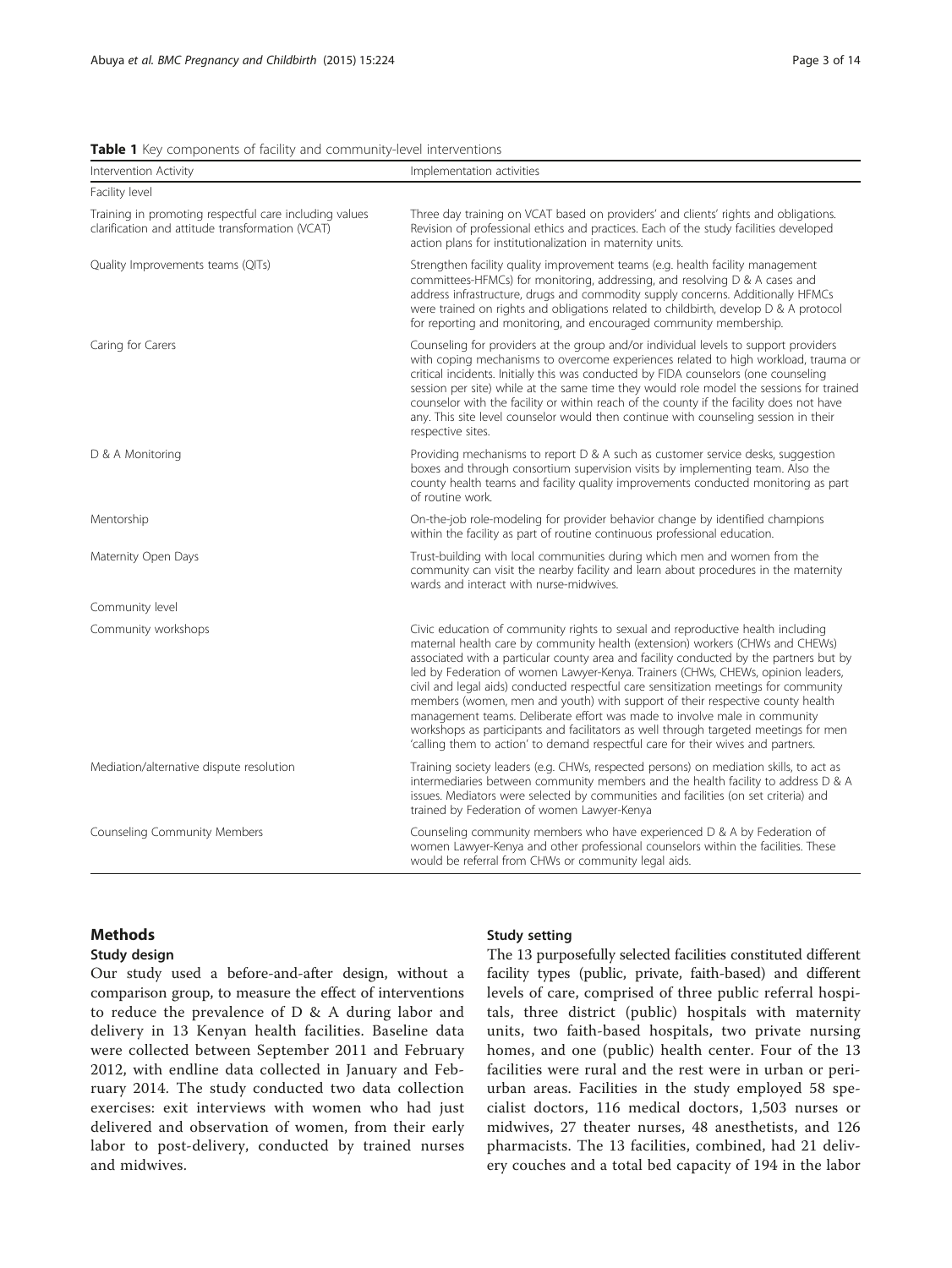<span id="page-3-0"></span>wards. Outpatient health facilities (heath centers or clinics) had only one nurse or midwife per shift, while larger ones (hospitals) employed nine to 11 per shift.

## Enrollment and data collection procedures Client exit interviews

All women 15–45 years old who had delivered within 24–48 hours in a participating facility were eligible for inclusion, regardless of pregnancy outcome. Heshima researchers approached all postpartum women discharged from the postnatal ward, described the study and its interview process, emphasizing its privacy and confidentiality, and their consent to participate was requested, utilizing a structured consent form in the woman's preferred language. Women were recruited until the necessary sample sizes were reached for all 13 study facilities [\[13](#page-13-0)]. During the September 2011 through January 2012 baseline period, a total of 641 women consented to participate; during the January and February 2014 endline, 728 women consented to participate. Fifty percent (50 %) of all women who delivered in the facilities in the previous 48 hours participated in the study's baseline survey, and 60 % participated in the endline survey.

Interviews were conducted in a specially designated room at each facility by interviewers trained in the study procedures to ensure that patient privacy was maintained. The questionnaire includes modules that examine women's demographic and household characteristics including their socio-economic status, past service utilization, characteristics of their deliveries, their perceived quality and satisfaction, and experiences of D & A. Table 2 presents the questions used to assess D & A experiences. Portable digital assistant (PDA) devices were used to collect the data, which were downloaded into an MS Access database before their export to Stata 11 for data management.

## Observations of provider-patient interaction during labor and delivery

For the observations of provider-patient interaction, participants were in early labor, ages 15–45, who provided their informed consent for observation of their labor and delivery, with key actions recorded. In each study location, a trained researcher approached the facility's patients in early labor as they entered the maternity unit, explained the study and its objectives, and requested their written consent for the observation. The structured, non-participant observations in maternity units measured both process (how patients are treated) and content (what they were told, revealing technical competency, accuracy of information and provision of essential information) of services. Data were collected on paper questionnaires, keyed into EpiData 3.1, and exported to Stata 11 for cleaning and analysis.

Researchers were nurses or midwives trained to conduct the observations. A list of potential situations requiring

Table 2 Questions for assessment and corresponding categories

| Study methods and examples of Questions used                                                                                                                                             | Corresponding categories |
|------------------------------------------------------------------------------------------------------------------------------------------------------------------------------------------|--------------------------|
| Client exit survey                                                                                                                                                                       |                          |
| Were you physically abused by any of the health care workers                                                                                                                             | Physical abuse           |
| Were you treated in a way that violated your privacy?                                                                                                                                    | Privacy violation        |
| Were you treated in a way that violated your confidentiality                                                                                                                             | Confidentiality violated |
| Did any healthcare provider talk or use a tone or facial expression that made feel uncomfortable?                                                                                        | Verbal abuse             |
| Were you or your baby prevented from leaving this facility because you could not pay                                                                                                     | Detainment               |
| Were you left un attended by health providers when you needed care                                                                                                                       | Abandonment              |
| Observations of provider-patient interactions                                                                                                                                            |                          |
| Fxamination                                                                                                                                                                              |                          |
| Provider did not obtain permission from the mother before the initial examination or did not seek the mother's<br>consent for the vaginal examination                                    | Non-consented care       |
| When the provider did not use "dignified language" or using "harsh tones or shouting" during the history taking                                                                          | Verbal abuse             |
| When either there were no separating partitions between the beds or the partitions didn't provide privacy                                                                                | Lack of privacy          |
| Delivery period                                                                                                                                                                          |                          |
| Assessed as the staff being aggressive in any way and the midwife/nurse research assistant indicating whether it                                                                         | Physical aggression      |
| was physical aggression or verbal aggression (or both)                                                                                                                                   | Verbal aggression        |
| Assessed as the mother not being covered while being moved from pre-labor ward to the delivery room or not<br>having closed partitions or being uncovered (excluding the perineal area). | Lack of privacy          |
| Postnatal period                                                                                                                                                                         |                          |
| Was the mother not having a bed allocated only to herself                                                                                                                                | Bed sharing              |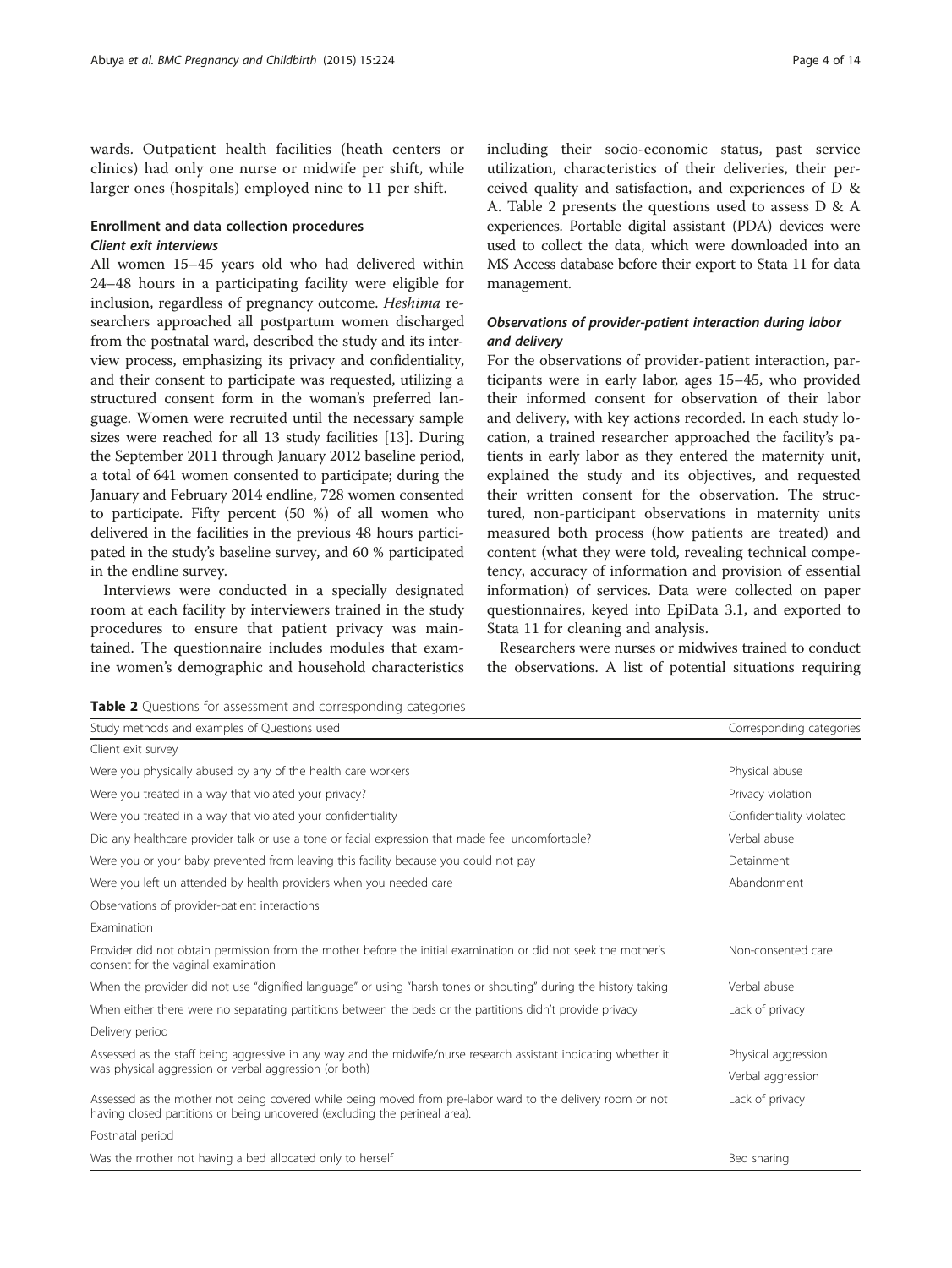their possible intervention (e.g., emergencies such as heavy vaginal bleeding if staff was otherwise not available) was developed by the Ministry of Health, and if such lifethreatening situations occurred, they were allowed to provide immediate emergency care. For all such situations, the observation was terminated and was not included in the analysis.

## Data analysis

Final analyses of both the exit interviews and observation of provider-patient interaction utilized SAS software, Version 9.4 (Cary, NC, USA).

## Client exit interviews

To measure the intervention's effects in reducing the occurrences of D & A, a Likert scale operationalized an accepted definition of D & A [\[4](#page-13-0)]. The key outcome of interest was the percentage of women responding with any answer other than 5 to the question "On a scale of 1 to 5, were you treated in a way that made you feel humiliated or disrespected? 1 means very humiliated and 5 means not humiliated." The study also sought to examine the intervention's effects on six categories of D & A including occurrence of physical abuse, violation of privacy as well as confidentiality, verbal abuse, detainment, and abandon-ment [\[6\]](#page-13-0). To assess these categories of  $D \& A$ , women were asked to provide a "yes" or "no" response to the questions listed in Table [2](#page-3-0).

A wealth indicator variable was created to represent socio-economic status based on questions assessing a woman's household ownership of specific items (radio, television, bicycle, phone, refrigerator, scooter, automobile) as well as household characteristics (flooring and roofing materials, water sources, toilet facilities, electricity). Principal component analysis generated factor scores, and an overall asset score was calculated for each participant. Wealth terciles were constructed using the final asset scores, which were based on an analysis of the whole sample, including baseline and endline participants, to control for socio-economic differences between the two groups.

Bivariate analyses utilized a chi-square test to determine if baseline and endline participants were significantly different in their socio-demographic and delivery characteristics. Unadjusted and multivariate logistic generalized linear mixed models (GLMM), with the facility as a random effect and all other variables as fixed effects, assessed differences in D & A for baseline and endline participants, as well as the association of D & A with other characteristics. Covariates included in all multivariate models included woman's age, parity, socio-economic status, time of delivery, marital status, accompaniment by another adult, and facility type. Other covariates considered for inclusion in models included education, any lifetime experience of

physical abuse or rape, whether referred or presented at the facility directly, and primary service provider. All of these additional covariates were evaluated in each model and preserved only if statistically significant ( $p < 0.05$ ), or if their presence altered the magnitude of association between time (baseline/endline) and D & A outcome by at least 10 percent.

## Client-provider interactions observations

Seven indicators of the categories of D & A were selected, with matching measures at baseline and endline (Table [2\)](#page-3-0), with three indicators for initial examination (non-consensual care, verbal abuse, lack of privacy), three during delivery (physical aggression, verbal aggression, lack of privacy), and one for postpartum care (bed sharing). Covariates included age, parity, time of delivery, facility type, and voucher status.

Analyses of patient and provider observations followed a methodology similar to the patient exit interviews. Bivariate analyses assessed the characteristics of the sample at baseline and endline, while unadjusted and multivariate logistic GLMM assessed differences between baseline and endline for D & A and it's socio-demographic and facility risk factors. As with other analyses, the facility was included as a random effect. Covariates included all five of the previously enumerated exposure variables.

## Ethical considerations

The research protocol was approved by the Division of Reproductive Health of Kenya's Ministry of Public Health and Sanitation, as well as the Kenya Medical Research Institute (KEMRI)'s Ethical Review Board (SCC 288) and Population Council's Institutional Review Board (Protocol 517).

## Results

## Characteristics of interviewed postnatal women

As shown in Table [3,](#page-5-0) in both the baseline and endline groups, mean age was approximately 25 years, and most women were married or cohabiting, and almost all were either Protestant or Catholic. Approximately 40 % of women in both groups had not given birth before, and relatively few had delivered three or more times (13.1 % at baseline and 11.8 % at endline). Most patients had completed primary or secondary levels of education, although the endline group had a generally higher education level than the baseline group ( $p < 0.0001$ ). Wealth distribution also differed among the two surveys, with more women in the post-intervention survey in the highest wealth tercile (41 % versus 25 %) and, proportionately, fewer in the lowest tercile (24 % versus 44 %)  $(p < 0.0001)$ . Reports of any past physical abuse were high (19 %) at baseline, and even higher in the postintervention population (38 %), a difference that is statistically significant ( $p < 0.0001$ ). Although the rates were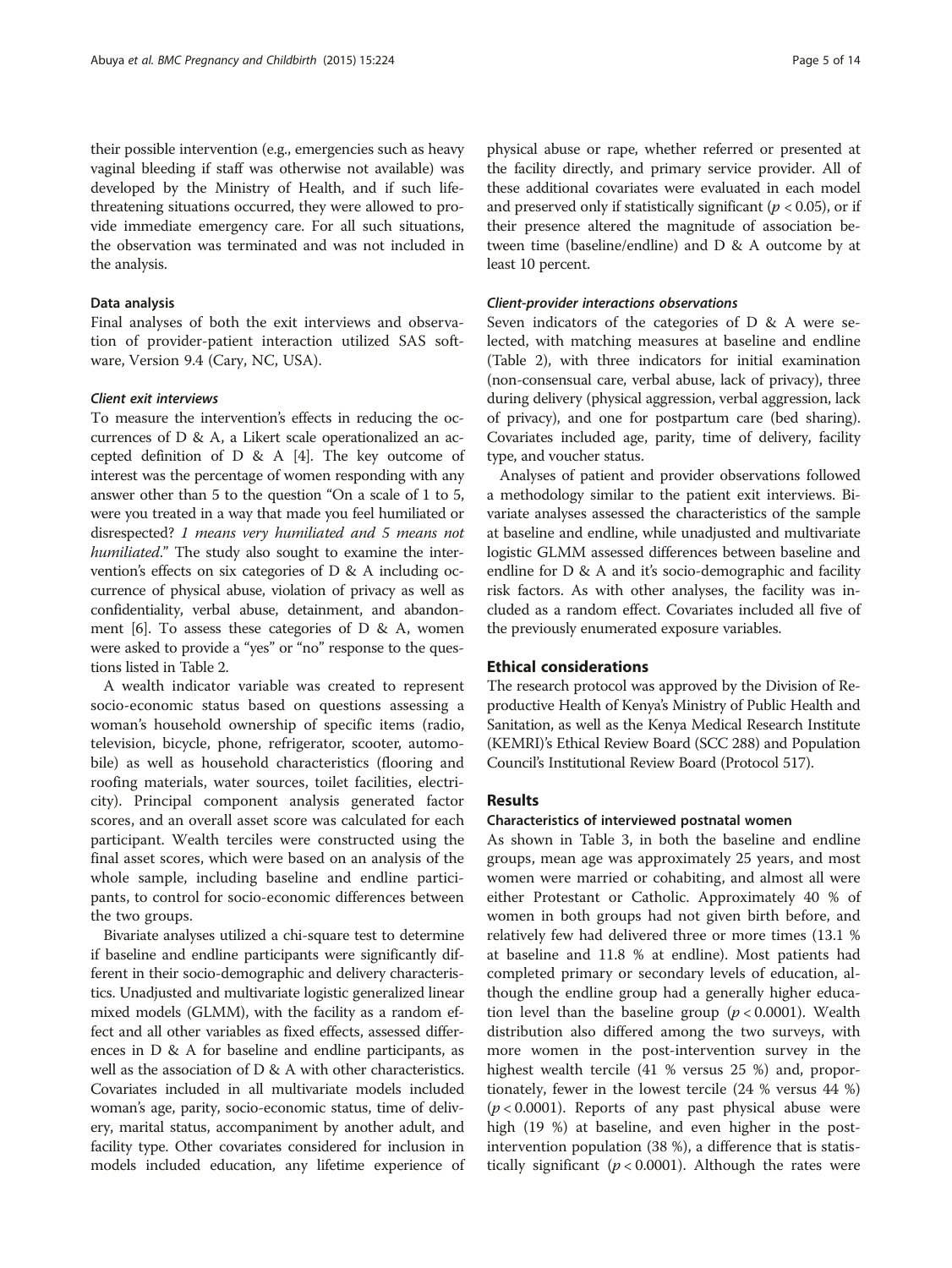<span id="page-5-0"></span>Table 3 Socio-demographic and delivery characteristics of maternity patients participating in baseline (2012) and endline (2014) surveys of the Heshima project in 13 facilities in Kenya,  $N = 1,369^*$ 

|                                       | Baseline ( $N = 641$ ) | Endline ( $N = 728$ ) |                         |
|---------------------------------------|------------------------|-----------------------|-------------------------|
|                                       | % (n)                  | % (n)                 | $p$ -value <sup>a</sup> |
| Socio-demographic characteristics     |                        |                       |                         |
| Age mean (SD)                         | 25.0 (5.3)             | 25.2(5.1)             | 0.473                   |
| Level of educational attainment       |                        |                       |                         |
| No school                             | 1.3(8)                 | 1.7(12)               | < .0001                 |
| Primary                               | 46.3 (296)             | 33.9 (244)            |                         |
| Secondary                             | 42.6 (272)             | 47.9 (345)            |                         |
| Tertiary/University                   | 9.9(63)                | 16.5 (119)            |                         |
| Marital status                        |                        |                       |                         |
| Married/cohabitating                  | 81.9 (525)             | 80.4 (585)            | 0.466                   |
| Not married                           | 18.1 (116)             | 19.6 (143)            |                         |
| Religion                              |                        |                       |                         |
| Muslim                                | 1.3(8)                 | 2.6 (19)              |                         |
| Catholic                              | 25.8 (165)             | 26.2 (191)            | 0.309                   |
| Protestant                            | 70.8 (453)             | 69.4 (505)            |                         |
| Others/None                           | 2.2(14)                | 1.8(13)               |                         |
| Wealth quintile                       |                        |                       |                         |
| Poorest 33.3 %                        | 44.0 (282)             | 23.9 (174)            |                         |
| Middle 33.3 %                         | 31.5 (202)             | 35.0 (255)            | < .0001                 |
| Richest 33.3 %                        | 24.5 (157)             | 41.1 (299)            |                         |
| Previous births                       |                        |                       |                         |
| $\mathsf{O}\xspace$                   | 41.6 (266)             | 41.2 (300)            |                         |
| $1 - 2$                               | 45.3 (290)             | 47.0 (342)            | 0.710                   |
| $3+$                                  | 13.1 (84)              | 11.8 (86)             |                         |
| Reported ever being physically abused | 18.7 (120)             | 38.1 (277)            | < .0001                 |
| Reported ever having been raped       | 2.2(14)                | 4.8 (35)              | 0.009                   |
| Delivery Characteristics              |                        |                       |                         |
| Facility sector                       |                        |                       |                         |
| Government/Council                    | 91.0 (583)             | 88.1 (641)            | 0.082                   |
| Private/Faith based                   | 9.1(58)                | 12.0 (87)             |                         |
| Voucher accredited facility           | 65.4 (419)             | 74.7 (544)            | 0.0002                  |
| Previous delivery at facility         | 25.7 (165)             | 27.2 (198)            | 0.542                   |
| Referred to facility                  | 22.5 (144)             | 17.7 (129)            | 0.028                   |
| Time of delivery                      |                        |                       |                         |
| Day                                   | 57.4 (368)             | 53.2 (387)            | 0.115                   |
| Night                                 | 42.6 (273)             | 46.8 (341)            |                         |
| Accompanied to facility               | 99.7 (639)             | 88.5 (644)            | < .0001                 |
| Primary service provider for delivery |                        |                       |                         |
| Nurse/midwife                         | 64.5 (404)             | 65.4 (474)            |                         |
| Other                                 | 35.5 (222)             | 34.6 (251)            | 0.746                   |

\*Missing values < 5% a Chi-square test of association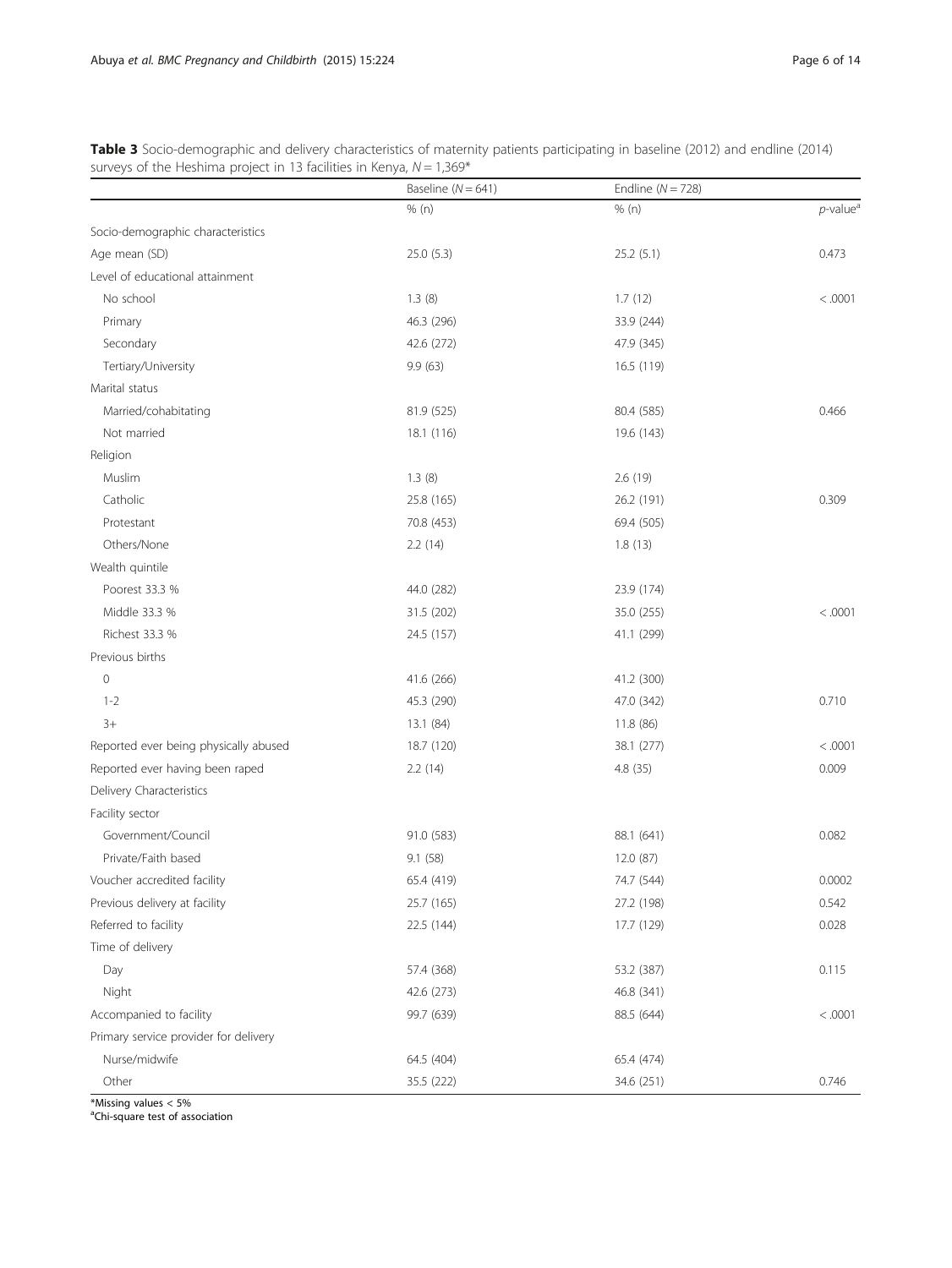considerably lower for reported rape, significantly more women reported ever having been raped in the endline survey (4.8 %) that at baseline (2.2 %).

In both the baseline and endline surveys, almost all women surveyed were in government hospitals, and most delivered during the day, with two thirds attended by midwives or nurses. Significantly fewer women (18 %) at endline reported being referred from another facility for delivery compared to 23 % at baseline ( $p = 0.028$ ). Accompaniment by another adult to the facility was higher at baseline than at the endline survey  $(p < 0.0001)$ , but in both surveys the values exceeded 88 %.

#### Changes in reported prevalence of D & A

A 7 % absolute reduction in the prevalence of any feelings of humiliation or disrespect, from 20–13 % (odds ratio (OR) 0.6; 95 % CI: 0.4–0.8), was identified. The baseline and endline percentages of women reporting a primary outcome of humiliation or disrespect during labor and childbirth, along with the six individual typologies of D & A, are presented in Table 4. Unadjusted results for the six typologies showed that women surveyed at endline were significantly less likely to report physical abuse (OR 0.5; 95 % CI: 0.3–0.9), verbal abuse (OR 0.6; 95 % CI: 0.4–0.8), violations of confidentiality (OR 0.5; 95 % CI: 0.2–0.9), and detainment (OR 0.1; 95 % CI: 0.04–0.2) than women surveyed at baseline. Although not statistically significant, feelings of abandonment did increase, from 13 % at baseline to 17 % at endline (OR 1.3; 95 % CI: 0.9–1.8). Covariate adjustments resulted in greater effect sizes for physical abuse as well as violations of privacy, but with minimal changes for the other D & A categories (Table 4).

#### Factors associated with reported D & A

Socio-demographic and facility characteristics associated with any form of D & A and its six typologies are listed in Table [5.](#page-7-0)

Any  $D \& A$ : Delivering at night was associated with higher risk of D & A (adjusted odds ratio (AOR) 1.4; 95 % CI: 1.0–1.8), while delivering in a private or faith-based hospital was protective (AOR 0.4; 95 % CI: 0.01–0.98). No other socio-demographic or facility risk factors were statistically significant.

Physical abuse: Women in the middle wealth tercile had greater odds of reporting physical abuse than those in the poorest tercile (AOR 2.1; 95 % CI: 1.0–4.7), and women who delivered at night had 2.5 greater odds of reporting physical abuse than those delivering during the day (AOR 2.5; 95 % CI: 1.2–5.4). No other factors were significantly associated with this outcome.

Verbal abuse: The only factor significantly associated with verbal abuse was delivering at night (AOR 1.5; 95 % CI: 1.1–2.0).

Violation of privacy and violation of confidentiality: No socio-demographic or facility factors were significantly associated with either of these typologies.

Detainment: Women with one or two previous deliveries were twice more likely to be detained than women with no prior deliveries (AOR 2.3; 95 % CI: 1.02–5.1), and women with three or more previous births had an even higher risk (AOR 3.5; 95 % CI: 1.1–11.6). Marital status was also associated with detainment. Unmarried women had greater than six-fold higher odds (AOR 6.7; 95 % CI: 3.3–13.5). Women in the middle and upper wealth terciles were significantly less likely to be detained than women in the lowest tercile (AOR 0.5; 95 % CI: 0.2–0.96 and AOR 0.2; 95 % CI: 0.1–0.6, respectively). Patients referred to the facility where they delivered were more than four times more likely to be detained than those who came directly to a delivery facility (AOR: 4.3; 95 % CI: 2.3–8.2). Women who reported any prior physical abuse had a 2.5-fold higher risk of detainment (AOR 2.5; 9 % CI: 1.3–4.8).

Abandonment: Reported abandonment was significantly more common among women in the middle tercile than the poorest (AOR 1.6; 95 % CI: 1.04–2.5); abandonment

Table 4 Prevalence of reported disrespect and abuse during labor and delivery of maternity patients participating in baseline (2012) and endline (2014) surveys of the Heshima project in 13 facilities in Kenya,  $N = 1,369$ 

|                                       | Baseline $(N = 641)$ | Endline $(N = 728)$ |                           |                |
|---------------------------------------|----------------------|---------------------|---------------------------|----------------|
|                                       | % (n)                | % (n)               | OR (95 % CI) <sup>a</sup> | $p$ -value $b$ |
| Feeling humiliated or disrespected    | 20.1 (129)           | 13.2 (96)           | $0.58(0.43 - 0.79)$       | 0.0004         |
| Physical abuse                        | 4.2(27)              | 2.1(15)             | $0.47(0.25 - 0.90)$       | 0.024          |
| Privacy violated                      | 7.4(47)              | 5.7(41)             | $0.69$ (0.44 - 1.08)      | 0.101          |
| Confidentiality violated <sup>c</sup> | 3.9(25)              | 1.8(13)             | $0.45(0.23 - 0.89)$       | 0.021          |
| Verbal abuse                          | 18.0 (115)           | 11.3(82)            | $0.58(0.42 - 0.80)$       | 0.001          |
| Detention                             | 8.0(51)              | 0.8(6)              | $0.09$ (0.04 - 0.22)      | < .0001        |
| Abandonment                           | 12.7(81)             | 16.9 (122)          | $1.28(0.93 - 1.76)$       | 0.124          |
|                                       |                      |                     |                           |                |

<sup>a</sup>Endline vs. baseline; facility as a random effect to account for clustering

<sup>b</sup>Based on F test

<sup>c</sup>Due to a covariance estimate of zero, facility was not included as a random effect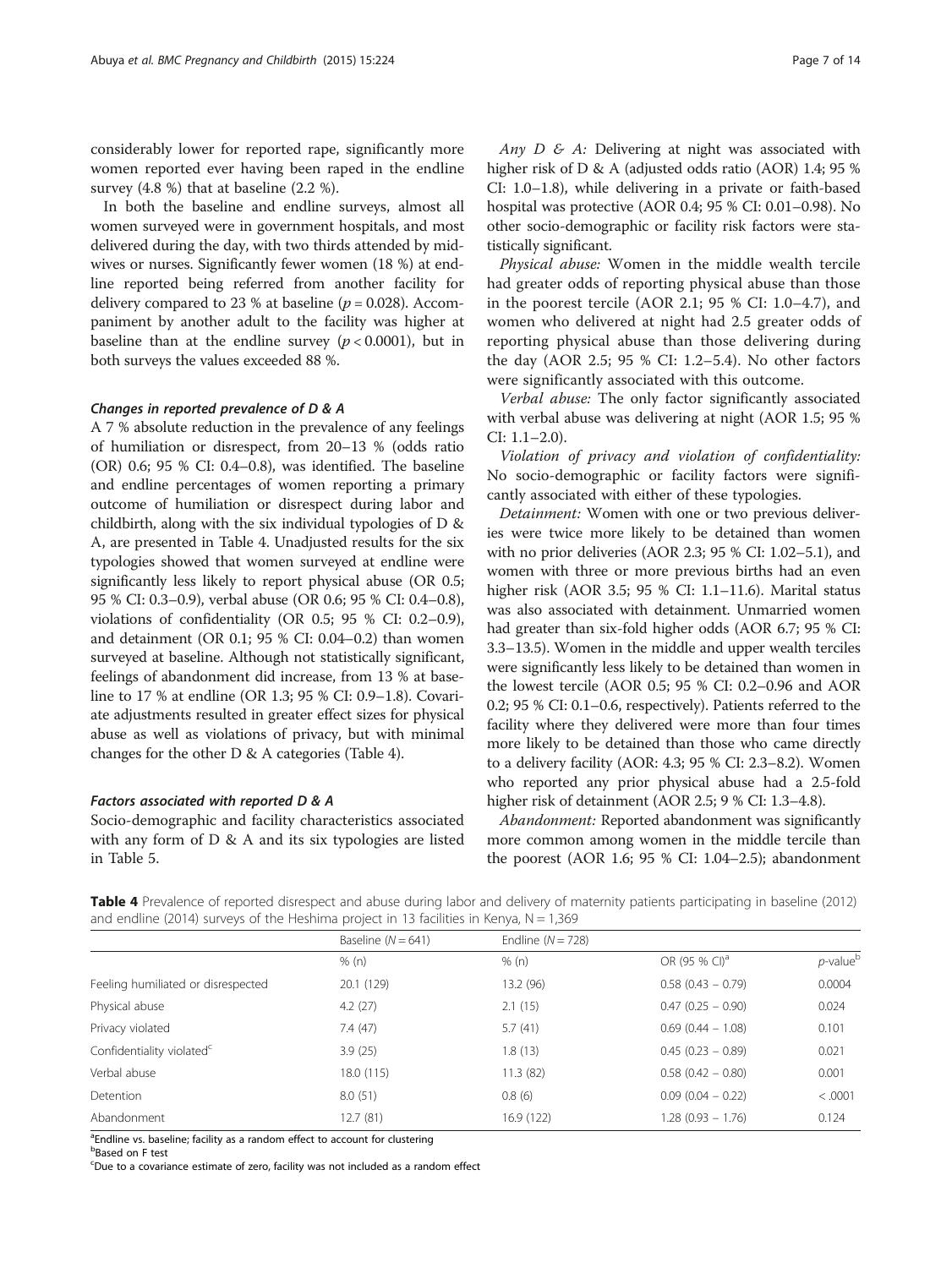|                                | Any Humiliation or Disrespect | Physical Abuse          | Verbal Abuse                      | Violation of Privacy              | Violation of Confidentiality | Detainment               | Abandonment          |
|--------------------------------|-------------------------------|-------------------------|-----------------------------------|-----------------------------------|------------------------------|--------------------------|----------------------|
|                                | AOR (95 % CI)                 | AOR (95 % CI)           | AOR (95 % CI)                     | AOR (95 % CI)                     | AOR (95 % CI)                | AOR (95 % CI)            | AOR (95 % CI)        |
| Time Endline                   | $0.55 (0.40 - 0.75)^{a}$      | $0.38(0.17 - 0.82)^{a}$ | $0.57$ (0.41 - 0.79) <sup>a</sup> | $0.66$ (0.41 – 1.05) <sup>b</sup> | $0.33$ $(0.16 - 0.71)^a$     | $0.09$ $(0.04 - 0.23)^a$ | $1.25(0.90 - 1.75)$  |
| Baseline                       | Ref                           | Ref                     | Ref                               | Ref                               | Ref                          | Ref                      | Ref                  |
| Age (for each additional year) | $1.00$ (0.96 - 1.03)          | $0.91(0.84 - 0.99)^{a}$ | $1.00(0.96 - 1.04)$               | $1.03(0.97 - 1.08)$               | $1.03(0.95 - 1.12)$          | $1.00$ (0.93 - 1.08)     | $1.01$ (0.97 - 1.05) |
| Number previous births         |                               |                         |                                   |                                   |                              |                          |                      |
| $\circ$                        | Ref                           | Ref                     | Ref                               | Ref                               | Ref                          | Ref <sup>a</sup>         | Ref                  |
| $1 - 2$                        | $1.29(0.89 - 1.88)$           | $1.31(0.59 - 2.90)$     | $1.08(0.73 - 1.61)$               | $0.99(0.57 - 1.74)$               | $0.96(0.41 - 2.27)$          | $2.29(1.02 - 5.14)$      | $1.02$ (0.69 - 1.51) |
| $3+$                           | $1.03(0.54 - 1.94)$           | $2.28$ (0.65 - 8.05)    | $1.31(0.70 - 2.47)$               | $0.85(0.34 - 2.17)$               | $0.64$ (0.15 - 2.70)         | $3.51(1.06 - 11.56)$     | $1.02(0.53 - 1.95)$  |
| Wealth                         |                               |                         |                                   |                                   |                              |                          |                      |
| Poorest 33.3 %                 | Ref                           | Ref <sup>a</sup>        | Ref                               | Ref                               | Ref                          | Ref <sup>a</sup>         | Ref <sup>b</sup>     |
| Middle 33.3 %                  | $1.33(0.89 - 1.99)$           | $2.12(0.95 - 4.71)$     | $1.20(0.79 - 1.81)$               | $1.66$ (0.89 - 3.10)              | $2.05(0.86 - 4.94)$          | $0.45(0.21 - 0.96)$      | $1.61(1.04 - 2.49)$  |
| Richest 33.3 %                 | $1.18(0.76 - 1.83)$           | $0.65(0.22 - 1.88)$     | $1.02$ (0.64 - 1.61)              | $1.63$ (0.82 - 3.23)              | $1.32(0.48 - 3.63)$          | $0.22$ (0.08 - 0.60)     | $1.30(0.80 - 2.09)$  |
| Time of Delivery               |                               |                         |                                   |                                   |                              |                          |                      |
| Day                            | Ref <sup>a</sup>              | Ref <sup>a</sup>        | Ref <sup>a</sup>                  | Ref                               | Ref                          | Ref                      | Ref                  |
| Night                          | $1.37(1.02 - 1.85)$           | $2.51(1.17 - 5.39)$     | $1.47(1.07 - 2.01)$               | $0.96(0.62 - 1.51)$               | $1.40(0.71 - 2.76)$          | $1.15(0.62 - 2.12)$      | $1.14(0.84 - 1.56)$  |
| Marital Status                 |                               |                         |                                   |                                   |                              |                          |                      |
| Married/cohabitating           | Ref                           | Ref                     | Ref                               | Ref                               | Ref                          | Ref <sup>a</sup>         | Ref                  |
| Not married                    | $1.28(0.86 - 1.88)$           | $1.29(0.58 - 2.90)$     | $1.12(0.74 - 1.69)$               | $0.81(0.43 - 1.54)$               | $1.37(0.59 - 3.23)$          | $6.65$ $(3.27 - 13.51)$  | $1.12(0.73 - 1.70)$  |
| <b>Facility Sector</b>         |                               |                         |                                   |                                   |                              |                          |                      |
| Government                     | Ref <sup>a</sup>              | Ref                     | Ref                               | Ref                               | Ref                          | Ref                      | Ref                  |
| Private/FBO                    | $0.37(0.14 - 0.98)$           | $1.07(0.25 - 4.55)$     | $0.47(0.18 - 1.18)$               | $0.58(0.17 - 1.91)$               | $0.79(0.22 - 2.81)$          | $0.23$ $(0.03 - 2.12)$   | $0.52$ (0.20 - 1.33) |
| Voucher Status                 |                               |                         |                                   |                                   |                              |                          |                      |
| No vouchers                    | Ref                           | Ref                     | Ref                               | Ref                               | Ref                          | Ref                      | Ref                  |
| Voucher accredited facility    | $1.36(0.63 - 2.95)$           | $1.88$ (0.58 - 6.07)    | $1.26(0.59 - 2.68)$               | $1.42(0.54 - 3.71)$               | $0.86$ (0.38 - 1.94)         | $1.42(0.44 - 4.58)$      | $1.36(0.61 - 3.00)$  |
| Main Service Provider          |                               |                         |                                   |                                   |                              |                          |                      |
| Doctor/Other                   | Ref                           | Ref                     | Ref                               | Ref                               | Ref                          | Ref                      | Ref                  |
| Nurse/Midwife                  | $0.83$ (0.60 - 1.13)          | $1.63$ (0.77 - 3.47)    | $1.02$ (0.73 - 1.43)              | $1.19(0.73 - 1.94)$               | $1.17(0.56 - 2.45)$          | $0.92$ (0.48 - 1.77)     | $0.97$ (0.70 - 1.35) |

<span id="page-7-0"></span>Table 5 Multivariate logistic GLMMs assessing risk factors for disrespect and abuse among maternity patients participating in baseline (2012) and endline (2014) surveys of the Heshima project, Kenya. Model includes time of data collection (baseline)\*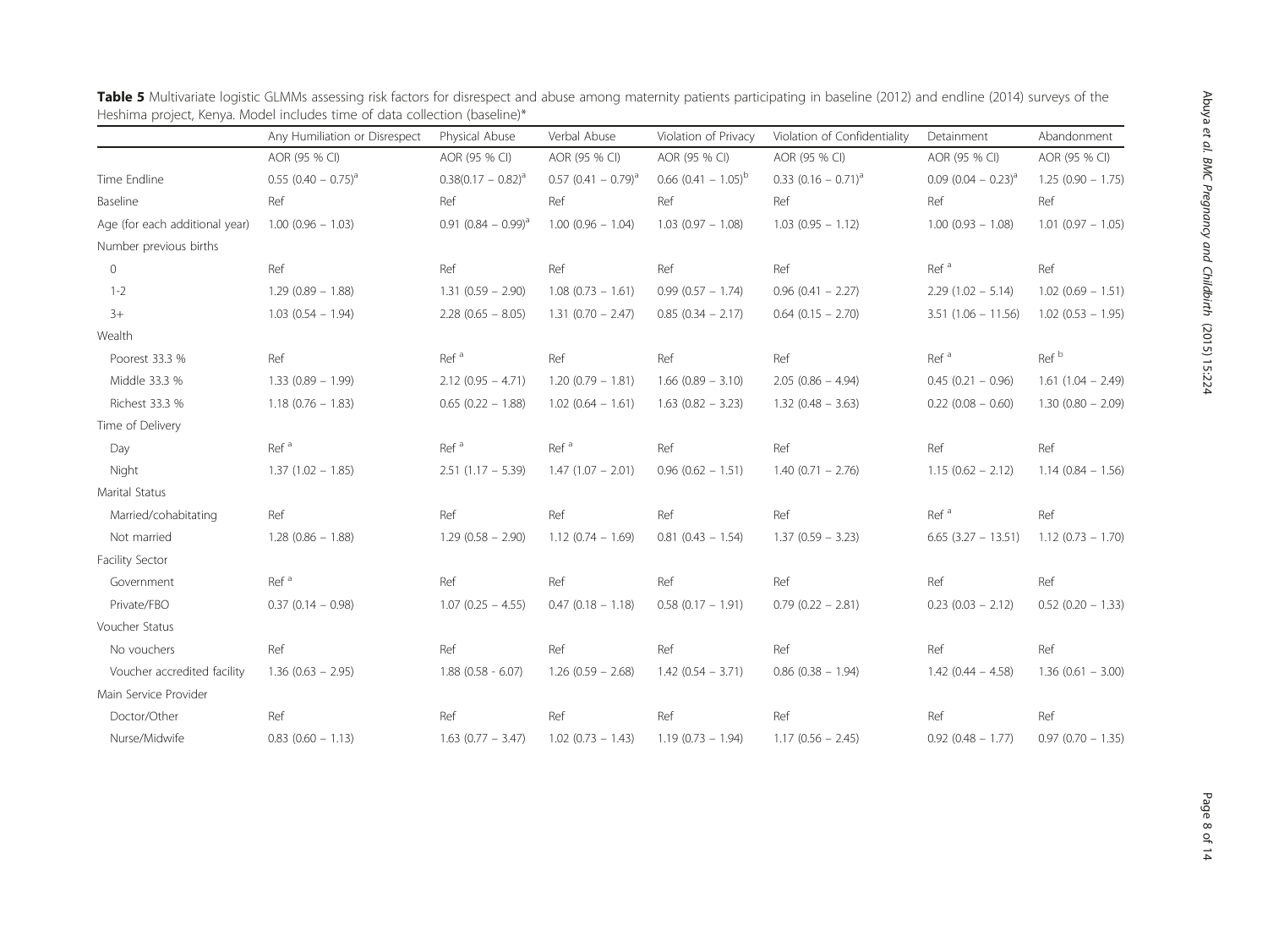|                      | resumma project, nemjarmoaer melades enne or data concetion (basemie) (commaca) |       |       |       |                     |                     |    |  |  |  |
|----------------------|---------------------------------------------------------------------------------|-------|-------|-------|---------------------|---------------------|----|--|--|--|
| Referred to Facility |                                                                                 |       |       |       |                     |                     |    |  |  |  |
| No                   | **                                                                              | $***$ | $***$ | $***$ | $***$               | Ref <sup>a</sup>    | ** |  |  |  |
| Yes                  |                                                                                 |       |       |       |                     | $4.31(2.27 - 8.20)$ |    |  |  |  |
| Physical abuse ever  |                                                                                 |       |       |       |                     |                     |    |  |  |  |
| No                   | $***$                                                                           | $***$ | $***$ | $***$ | Ref <sup>a</sup>    | Ref <sup>a</sup>    | ** |  |  |  |
| Yes                  |                                                                                 |       |       |       | $2.46(1.19 - 5.06)$ | $2.50(1.30 - 4.82)$ |    |  |  |  |

Table 5 Multivariate logistic GLMMs assessing risk factors for disrespect and abuse among maternity patients participating in baseline (2012) and endline (2014) surveys of the Heshima project, Kenya. Model includes time of data collection (baseline)\* (Continued)

\*Missing values < 3 %

<sup>a</sup>Statistically significant at  $p < 0.05$ <sup>a</sup>Statistically significant at *p* < 0.05<br><sup>b</sup>Statistically significant at *p* < 0.10

\*\*Variable not included in the model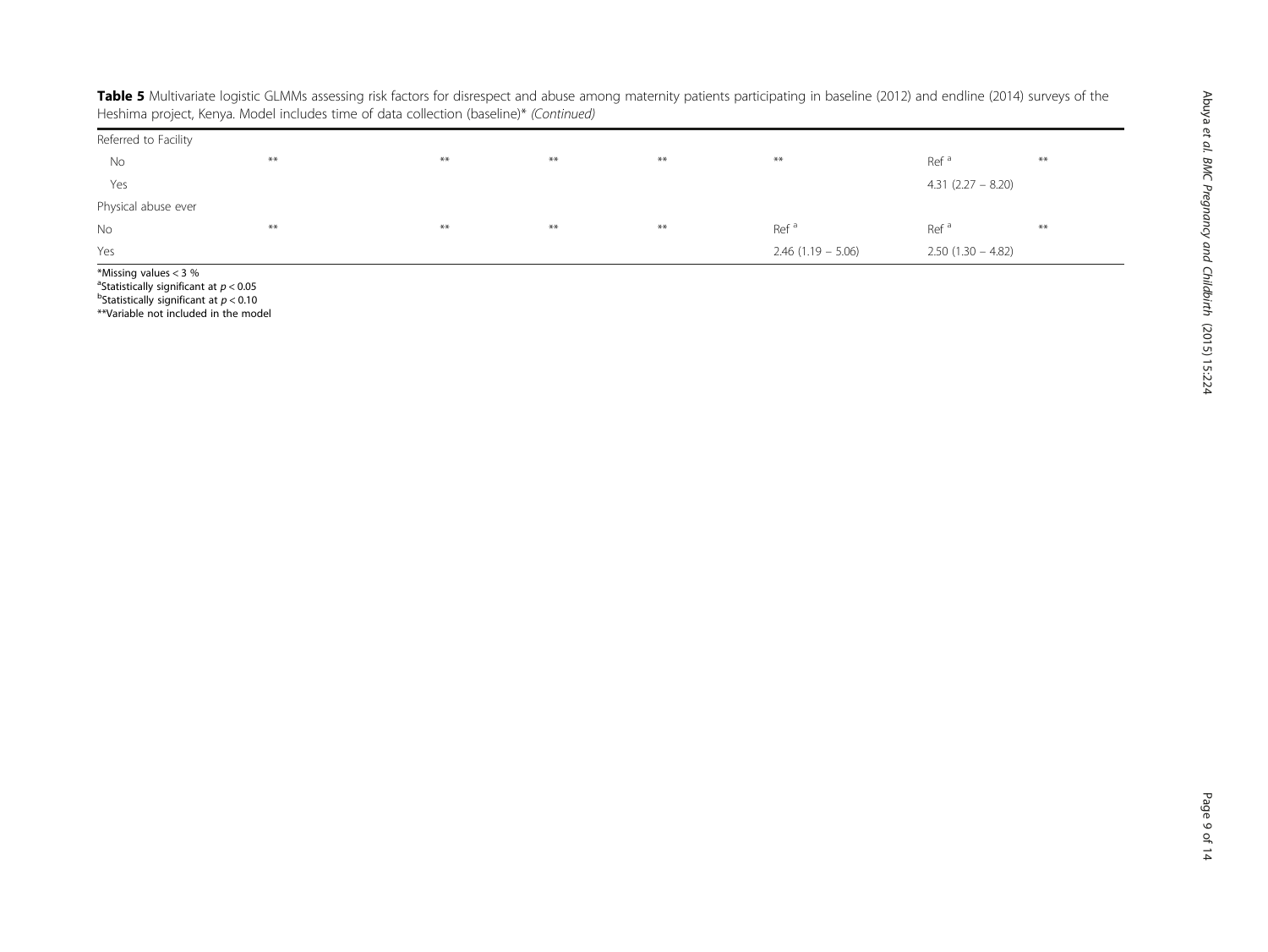was also higher for women in the highest tercile (AOR 1.3; 95 % CI: 0.8–2.1), although the difference was not statistically significant. No other demographic and facility factors were significantly associated with this outcome.

## Observed disrespect and abuse during labor, delivery, and the immediate postnatal period

## Characteristics of women observed

The baseline and endline populations in the observation of provider-patient interaction were of similar age and parity (Table 6), and their distributions were similar to the patient exit interview populations. Significantly more observations of night shift deliveries (38 % versus 32 % daytime deliveries) occurred during the post-intervention period, and most observations were in government facilities.

## Changes in observed prevalence of D & A

During examination, non-consensual care was common at baseline (61 %) and rose to even higher levels at endline (81 %) (OR 3.4; 95 % CI: 2.5–4.7) (Table [7\)](#page-10-0). A significant decline in observed lack of privacy occurred between baseline and endline; however, from 34–13 % (OR 0.3; 95 % CI: 0.2–0.4). Physical aggression during late labor and delivery decreased significantly, from 3.8–0.4 % (OR 0.1, 95 % CI: 0.03–0.5), and lack of privacy, experienced

Table 6 Socio-demographics and delivery characteristics of maternity patients whose care was observed as part of the Heshima project at baseline (2011) and endline (2014) in 13 facilities in Kenya,  $N = 1,200*$ 

|                     | Baseline ( $N = 677$ ) | Endline ( $N = 523$ ) |                         |
|---------------------|------------------------|-----------------------|-------------------------|
|                     | % (n)                  | % (n)                 | $p$ -value <sup>a</sup> |
| Demographics        |                        |                       |                         |
| Age                 |                        |                       |                         |
| Mean (SD)           | 24.5(5.1)              | 25.0(5.4)             | 0.163                   |
| Parity              |                        |                       |                         |
| $\Omega$            | 43.5 (291)             | 43.9 (225)            |                         |
| $1 - 2$             | 45.6 (305)             | 44.6 (229)            |                         |
| $3+$                | 10.9(73)               | 11.5(59)              |                         |
|                     |                        |                       | 0.925                   |
| Time of delivery    |                        |                       |                         |
| Night               | 32.3 (217)             | 38.5 (200)            | 0.026                   |
| Day                 | 67.7 (454)             | 61.5 (319)            |                         |
| Facility sector     |                        |                       |                         |
| Government          | 94.2 (637)             | 91.4 (475)            |                         |
| Private/Faith based | 5.8(39)                | 8.7(45)               | 0.053                   |
| Voucher status      |                        |                       |                         |
| No vouchers         | 26.7 (181)             | 27.0 (141)            | 0.915                   |
| Vouchers            | 73.3 (496)             | 73.0 (381)            |                         |

\*Missing values < 2 %

a Based on chi-square test of association

by 92 % of women at baseline, declined to 79 % (AOR 0.3; 95 % CI: 0.2–0.5). Although verbal abuse decreased between baseline and endline, both during examination and delivery, neither difference was statistically significant. Women sharing beds in the postnatal ward significantly increased, from 33–to 44 % (OR 1.7, 95 % CI: 1.3–2.3). Multivariate logistic regression controlling for maternal age, parity, time of delivery, facility type and voucher status resulted in only minor changes in odds ratios for the various categories of observed D & A at baseline and endline, as illustrated in Table [8.](#page-11-0)

#### Factors associated with reported D & A

Associations between socio-demographic and facility factors are shown in Table [8.](#page-11-0) Except for a facility's voucher status, which was associated with higher risk of nonconsensual care during examination (AOR 7.2; 95 % CI: 1.1–47.3) and postpartum bed sharing (AOR 13.7; 95 % CI: 1.3–142.0), the only other significant associations were for night deliveries and lack of privacy during both examination and delivery.

## **Discussion**

The *Heshima* study was designed to investigate the effects of an array of complementary facility and community interventions for reducing D & A during facility-based childbirth in Kenya. The intervention period was associated with an overall 7 % reduction in D & A reported by postnatal women after their discharges from maternity units, from 20–13 %, and most sub-categories of D & A declined by 40–50 %. Patient-reported declines in D & A were echoed by substantial reductions recorded for most categories of D & A during labor and delivery in the observation of patient-provider interactions.

A unique feature of our study is data reported by women themselves, as well as trained nurse and midwife researchers' observations of labor and delivery. Research observers reported D & A with more frequency than patients in interviews, an phenomenon that is repeated elsewhere [[7](#page-13-0)]. Factors contributing to this discrepancy may include women's lower expectations for their own care, or underreporting due to the fact patient interviews, although in private rooms, occurred within the facility compounds where women had just delivered. In other studies off-site interviews usually report considerably higher levels of D & A than interviews at the time and location of discharge [[7](#page-13-0)]. Conversely, nurses and midwives may have over-reported D & A in the observation of provider-patient interaction, due to their high sensitization to D & A.

The frequency of D & A typologies varied considerably in both the interviews and observations. Rates of verbal abuse, for example, were several times higher than rates of physical abuse, in both interviews and observations. Not unexpectedly, some D & A typologies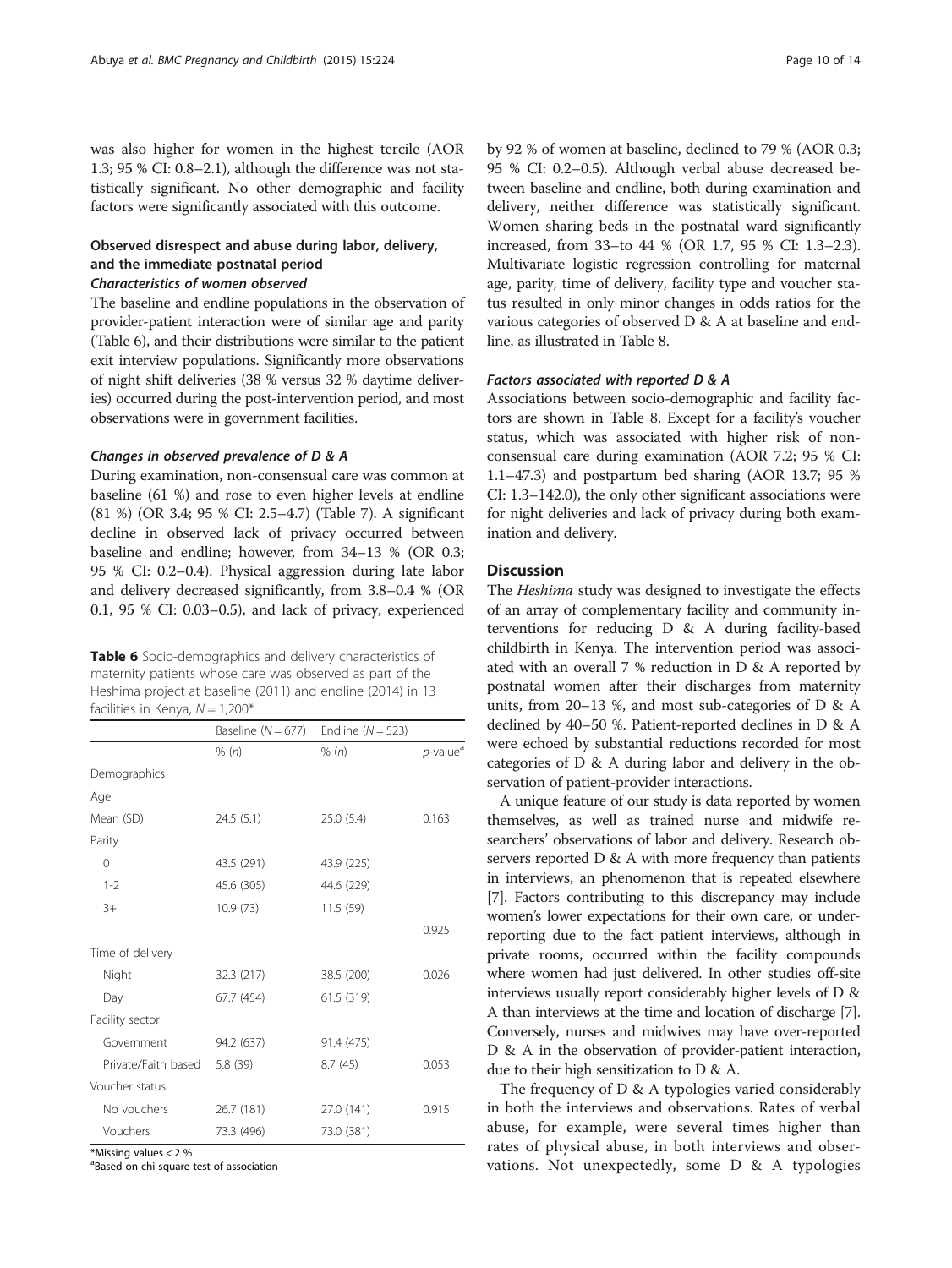<span id="page-10-0"></span>

| <b>Table 7</b> Prevalence of recorded observations of verbal abuse and lack of privacy from partitions during examination and any |  |
|-----------------------------------------------------------------------------------------------------------------------------------|--|
| aggression and privacy violations during delivery among maternity care clients whose care was observed as part of the Heshima     |  |
| project at baseline (2011) and endline (2014) in 13 facilities in Kenya, $n = 1,200^*$                                            |  |

|                                 | Baseline ( $n = 677$ ) | Endline ( $n = 523$ ) |                           |            |
|---------------------------------|------------------------|-----------------------|---------------------------|------------|
|                                 | % (n)                  | % (n)                 | OR (95 % CI) <sup>a</sup> | $p$ -value |
| During examination              |                        |                       |                           |            |
| Non-consented care <sup>b</sup> | 60.7 (410)             | 80.8 (420)            | $3.43$ ( $2.52 - 4.66$ )  | < .0001    |
| Verbal abuse <sup>c</sup>       | 18.1 (122)             | 14.0(72)              | $0.77(0.55 - 1.09)$       | 0.136      |
| Lack of privacy <sup>d</sup>    | 33.7 (227)             | 12.8(66)              | $0.26$ (0.19 - 0.36)      | < .0001    |
| During delivery                 |                        |                       |                           |            |
| Physical aggression             | 3.8(24)                | 0.4(2)                | $0.11(0.03 - 0.48)$       | 0.003      |
| Verbal aggression               | 10.8(68)               | 7.1(33)               | $0.68$ $(0.44 - 1.06)$    | 0.091      |
| Lack of privacy <sup>e</sup>    | 91.6 (581)             | 79.3 (368)            | $0.31(0.20 - 0.48)$       | < .0001    |
| Postpartum                      |                        |                       |                           |            |
| Shared bed                      | 32.9 (210)             | 44.3 (198)            | $1.74(1.33 - 2.28)$       | < .0001    |

\*Missing values < 11 %

<sup>a</sup>Endline vs. baseline; facility as a random effect to account for clustering

<sup>b</sup>Not obtaining permission or consent before vaginal exam

<sup>c</sup>Use of harsh tones, shouting, or non-dignified language

d No partitions or partitions not closed

e<br>Not covered while being moved from per-labor ward to delivery room; not covered (excluding perineal area) during delivery; partitions not closed

declined more than others, with the greatest decline in detention (reported in client interviews), and physical abuse (observed in provider-patient interactions). A few forms of D & A, such as non-consensual care, and abandonment, actually increased.

Although difficult to determine from the pre-and-post design, the degree of change in overall frequency for the various D & A typologies likely resulted from a combination of the intervention with other contextual factors. Values clarification and attitude training sessions, which asked providers to consider their values and attitudes exhibited while providing care, in addition to staff counseling sessions that provided opportunities for expressing their frustrations as well as support, likely contributed to greater D & A awareness. At the same time, the free maternity care inaugurated by the government during the study period resulted in increased deliveries, but unchanged staffing levels, potentially increasing risk for D & A, which may explain increased abandonment during labor and delivery as well as non-consensual care. If, in fact, greater workloads increased the stress of facility staff, it could be argued that the intervention's measurable effects could have been even more substantial if the change in delivery policy had not occurred.

The June 2013 devolution of the health system resulted in changes in availability of frontline providers due to transfers or promotions among newly created county and sub-county health management structures. Limited corresponding recruitment of additional providers to counter internal attrition resulted in increased workload and

pressures. The increased bed sharing reported in the endline observations illustrates facility challenges for expanding their infrastructures and essential supplies for their increasing populations, which was further exacerbated by the free maternity care policy.

Of particular interest is the association between occurrences of physical and verbal abuse and night shift deliveries, in both the interviews and observations, suggesting an interaction between the intervention and health system factors influencing D & A. Only about one-third of deliveries observed actually occurred during the night shift, when staffing is generally low and providers may be more likely to experience stress that may engender physical or verbal abuse. Social pressure within facilities, for adjusting to the new behavioral norms, may lessen at night because of limited patient, companion, co-worker and management pressure to adhere to these norms.

Detainment was the D & A outcome that declined the most from baseline to endline, from 8–0.8 %, also likely influenced by the changing political context and the free maternity care mandate. Although the practice of detaining women and infants on hospital premises for bill payment was never legal, our data suggest it was not rare. In the multivariate analysis, several statistically significant risk factors were associated with facility detainment, including client constituency within the poorest tercile, being unmarried, referral to the facility, and prior physical abuse. Data on complications were not available, but women of higher parities and those referred to facilities may have experienced unexpected costs associated with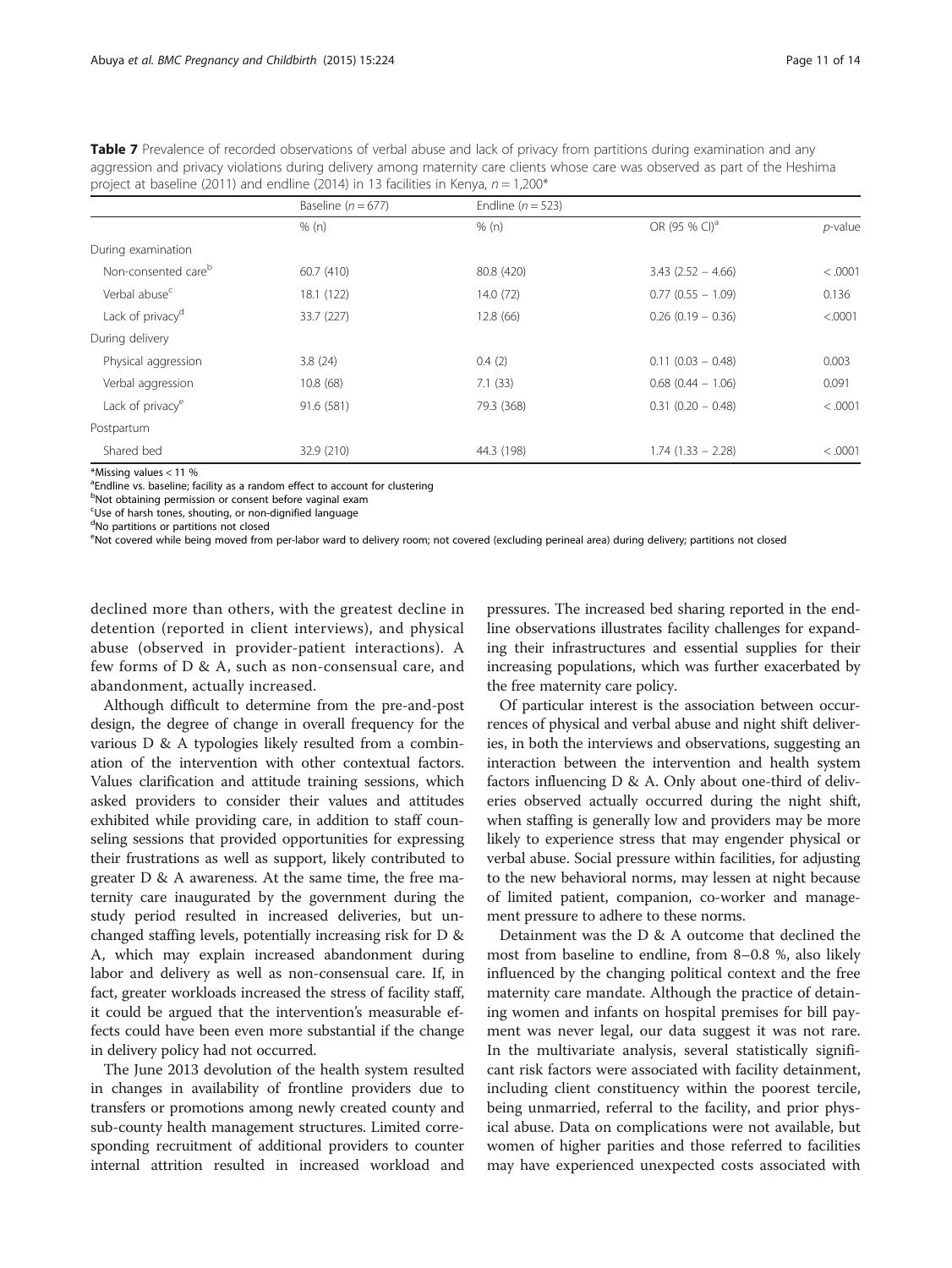|                                | During examination              |                           |                              | During Delivery      | Postpartum           |                              |                        |
|--------------------------------|---------------------------------|---------------------------|------------------------------|----------------------|----------------------|------------------------------|------------------------|
|                                | Non-consented care <sup>a</sup> | Verbal abuse <sup>b</sup> | Lack of privacy <sup>c</sup> | Physical aggression  | Verbal aggression    | Lack of privacy <sup>d</sup> | Shared bed             |
|                                | AOR (95 % CI)                   | AOR (95 % CI)             | AOR (95 % CI)                | AOR (95 % CI)        | AOR (95 % CI)        | AOR (95 % CI)                | AOR (95 % CI)          |
| Group                          |                                 |                           |                              |                      |                      |                              |                        |
| Baseline                       | Ref <sup>e</sup>                | Ref                       | Ref <sup>e</sup>             | Ref <sup>e</sup>     | Ref                  | Ref <sup>e</sup>             | Ref <sup>e</sup>       |
| Endline                        | $3.29$ (2.38 - 4.55)            | $0.78$ (0.55 - 1.10)      | $0.24(0.17 - 0.34)$          | $0.12$ (0.03 - 0.49) | $0.71(0.45 - 1.12)$  | $0.31(0.20 - 0.50)$          | $1.57(1.18 - 2.08)$    |
| Age (for each additional year) | $0.99(0.95 - 1.02)^{f}$         | $1.00$ (0.96 - 1.04)      | $0.97(0.94 - 1.01)$          | $1.01(0.91 - 1.11)$  | $1.03(0.98 - 1.09)$  | $0.98(0.93 - 1.03)$          | $0.97(0.94 - 1.01)$    |
| Parity                         |                                 |                           |                              |                      |                      |                              |                        |
| $\circ$                        | Ref                             | Ref                       | Ref                          | Ref                  | Ref                  | Ref                          | Ref                    |
| $1 - 2$                        | $0.88$ (0.63 - 1.24)            | $1.15(0.78 - 1.70)$       | $0.91(0.64 - 1.29)$          | $0.89$ (0.36 - 2.18) | $0.65(0.40 - 1.07)$  | $0.89(0.53 - 1.50)$          | $1.14(0.83 - 1.56)$    |
| $3+$                           | $1.22$ (0.67 - 2.23)            | $1.00$ (0.49 - 2.02)      | $1.15(0.61 - 2.16)$          | $0.57$ (0.09 - 3.57) | $0.48(0.18 - 1.27)$  | $1.16(0.51 - 2.65)$          | $1.44(0.81 - 2.58)$    |
| Time of delivery               |                                 |                           |                              |                      |                      |                              |                        |
| Day                            | Ref                             | Ref                       | Ref <sup>e</sup>             | Ref                  | Ref                  | Ref <sup>e</sup>             | Ref                    |
| Night                          | $0.74$ $(0.53 - 1.02)$          | $1.15(0.81 - 1.64)$       | $1.39(1.01 - 1.92)$          | $0.59(0.23 - 1.50)$  | $0.94(0.60 - 1.49)$  | $1.96(1.21 - 3.18)$          | $1.15(0.87 - 1.52)$    |
| Facility sector                |                                 |                           |                              |                      |                      |                              |                        |
| Government                     | Ref                             | Ref                       | Ref                          | Ref                  | Ref                  | Ref                          | Ref                    |
| Private/Faith based            | $0.27$ (0.04 - 2.02)            | $0.69(0.12 - 3.98)$       | $1.60(0.28 - 9.20)$          | $1.10(0.12 - 10.19)$ | $1.02$ (0.24 - 4.44) | $0.34(0.01 - 8.51)$          | $0.36(0.03 - 4.81)$    |
| Voucher status                 |                                 |                           |                              |                      |                      |                              |                        |
| No vouchers                    | Ref <sup>e</sup>                | Ref                       | Ref                          | Ref                  | Ref                  | Ref                          | Ref <sup>e</sup>       |
| Vouchers                       | $7.15(1.08 - 47.34)$            | $2.64(0.52 - 13.31)$      | $1.31(0.13 - 13.03)$         | $4.19(0.81 - 21.74)$ | $3.19(0.91 - 11.19)$ | $2.78(0.15 - 53.26)$         | $13.70(1.32 - 141.96)$ |

<span id="page-11-0"></span>Table 8 Multivariate logistic GLMMs assessing risk factors for observed incidences of disrespect and abuse among maternity patients whose care was observed as part of the Heshima project at baseline (2011) and endline (2014) in 13 facilities in Kenya,  $n = 1,200*$ 

\*Missing values < 11 %

<sup>a</sup>Not obtaining permission or consent before vaginal exam

bUse of harsh tones, shouting, or non-dignified language

<sup>c</sup>No partitions or partitions not closed

<sup>d</sup>Not covered while being moved from per-labor ward to delivery room; not covered (excluding perineal area) during delivery; partitions not closed

<sup>e</sup>Statistically significant at  $p < 0.05$ <br><sup>f</sup>Statistically significant at  $p < 0.10$ 

<sup>f</sup>Statistically significant at  $p < 0.10$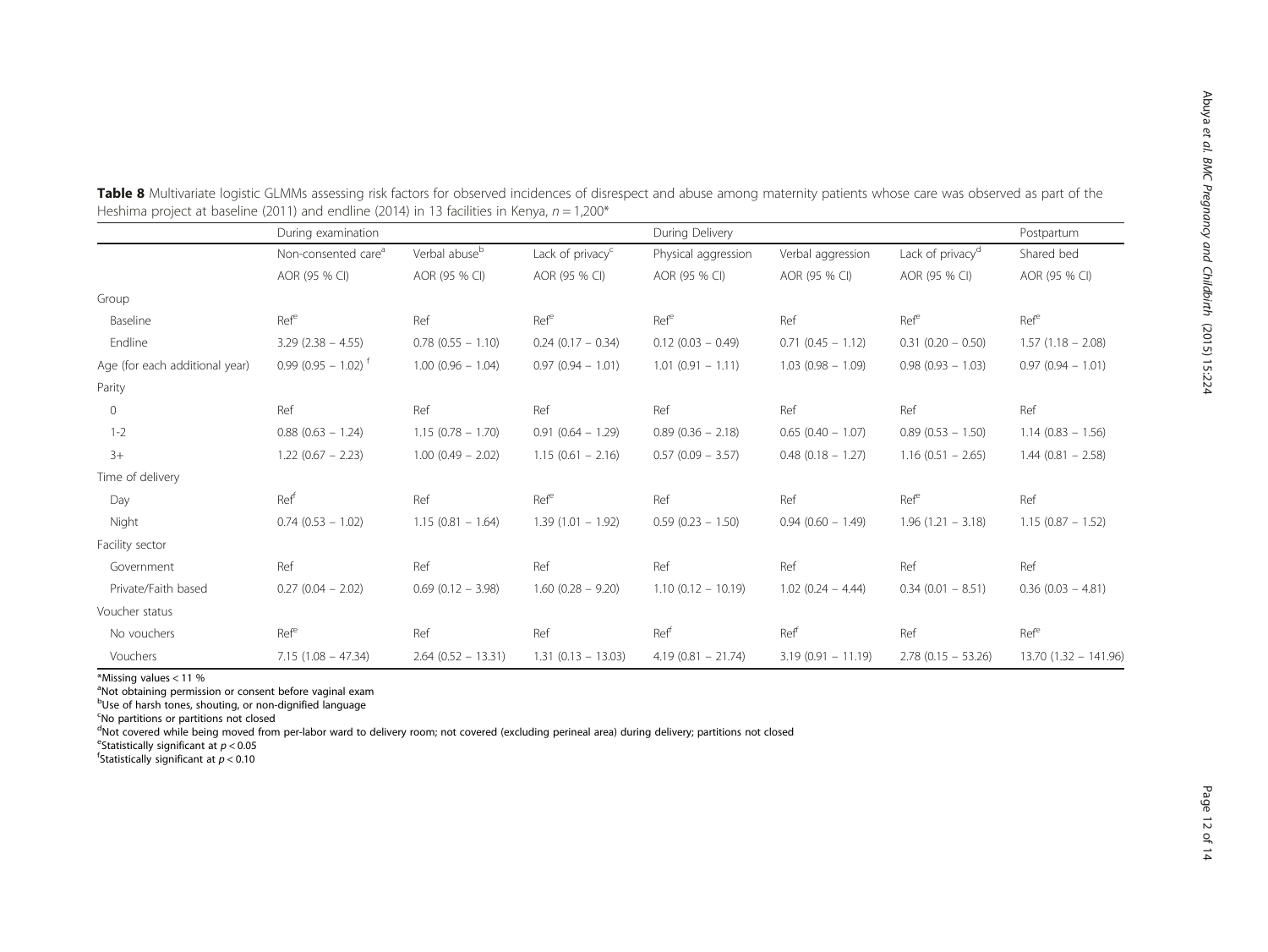greater complications that those women were unable to meet, while unmarried women may have lacked financial networks for unexpected costs, and the poorest women would have been unable to pay even in the absence of complications.

This study has several significant limitations. The greatest limitation is its lack of a control group, which removes the ability to distinguish the intervention's effect from the many contextual factors during the study period. The consistent decrease in most D & A typologies, as well as their magnitudes, in both the interview and observational studies, suggests there may have been an effect independent of concurrent temporal trends, but this study design cannot distinguish them. Future studies, with a stronger design, are needed to corroborate this study's promising but preliminary findings.

The intervention's relatively brief duration of 14 months in seven facilities and 20 months in the remaining six was another limitation. The D & A interventions addressed intrinsic values and behaviors that generally take considerable time to internalize, and elements addressing health system factors also require time for consistent results. It is likely the changes in D & A that were observed would have been greater if the study had continued.

Although controlled in the multivariate analyses, the baseline and endline study groups differed in several ways, which could have influenced our results. Participation rates for the baseline and endline surveys differed, with a higher percentage of women from the highest wealth tercile interviewed at endline. Women at endline were also more likely to report prior physical abuse or rape than those at baseline. The reasons for the former difference are not clear, especially after the enactment of free delivery services, which should have resulted in a higher percentage of lower tercile women in the endline survey. In addition, increased reporting of previous experiences of physical abuse or rape may have resulted from increased awareness of D & A issues following the community interventions, thus reducing its "normalization".

The observation of provider-patient interaction enrolled only women in the early stages of labor upon facility admission, which did not represent the majority of women delivering in facilities. This limitation resulted from ethical board considerations, particularly those concerning women in active labor, who are in a much less likely position for fully informed consent to participate. It is difficult to assess whether D & A is more or less common in women presenting at facilities in later stages of labor. Although their exposure to a facility may be less, anecdotal accounts suggest that health care workers may verbally abuse them precisely because they arrive late in their labor process.

Stepped wedge designs or time series analyses would help facilitate separation of the many contextual changes in most countries' maternal health services from the

effects of interventions. More work is also needed to develop D & A measurement tools that are sensitive, specific and adaptable for different cultural contexts. Streamlined tools for measuring D & A that can be used more routinely, for quality improvement and multi-purpose surveys of health facility quality, are also needed.

## Conclusions

This study constitutes one of the first assessments of a multi-component intervention's effects on the prevalence of D & A. Our results suggest that the implementation of such interventions within facilities and communities have the potential to reduce the occurrence of D & A and possibly to improve maternal and neonatal outcomes, although further studies with control groups or time series approaches with a longer follow up period are needed for validating these findings. This study's iterative and learning process, an essential component of the implementation permitting careful consideration of the roles of contextual influences, will be essential for implementing similar interventions in other settings.

#### Competing interests

The authors declare that there are no competing interests.

#### Authors' contributions

TA was involved in the conceptual design of the study, data collection, analysis, drafting and revision of the manuscript. CN was involved in conceptual design, data collection and revision of the manuscript. JR was involved in the analysis, drafting and revision of manuscript. LK was involved in the data collection and revision of the manuscript. BB was involved in the conceptual design of the study and revision of the manuscript. NB was involved in the analysis, drafting and revision of manuscript. CEW is the Principal Investigator and was responsible for the overall conceptual design of the study, data review and manuscript revision. All authors have read and approved the final manuscript.

#### Acknowledgements

The Heshima Project (Promoting Dignified Care during Childbirth in Kenya) is a sub agreement (FY11 G01 6990) between URC's Translating Research into Action (TRAction) Project and Population Council, supported by the US Agency for International Development under USAID Cooperative Agreement GHS-A-00-09-00015-00.

We thank the consortium of three organizations, Population Council, FIDA–Kenya and the National Nursing Association of Kenya (NNAK), who came together to address this issue in Kenya with the Ministry of Health. We also thank the URC-TRAction and USAID colleagues and the technical advisory group members who reviewed this article. Finally, we thank all the women who provided us with information that generated this evidence. The paper reflects the views of the researchers and not USAID or the Kenyan Government. The funders had no role in study design, data collection and analysis, decisions to publish or preparation of the manuscript

#### Author details

<sup>1</sup>Population Council, PO Box 17643-00500 Nairobi, Kenya. <sup>2</sup>School of Medicine, University of California San Diego, La Jolla, CA, USA. <sup>3</sup>Health Economics Research Group, College of Health & Life Sciences, Brunel University London, Uxbridge, UB8 3PH, London, UK. <sup>4</sup>Population Council, Plot 3670, No. 4 Mwaleshi Road, Olympia Park, Lusaka 10101, Zambia. <sup>5</sup>Population Council, 4301 Connecticut Ave NW, Suite 280, Washington, DC 20008, USA.

Received: 14 May 2015 Accepted: 2 September 2015 Published online: 22 September 2015